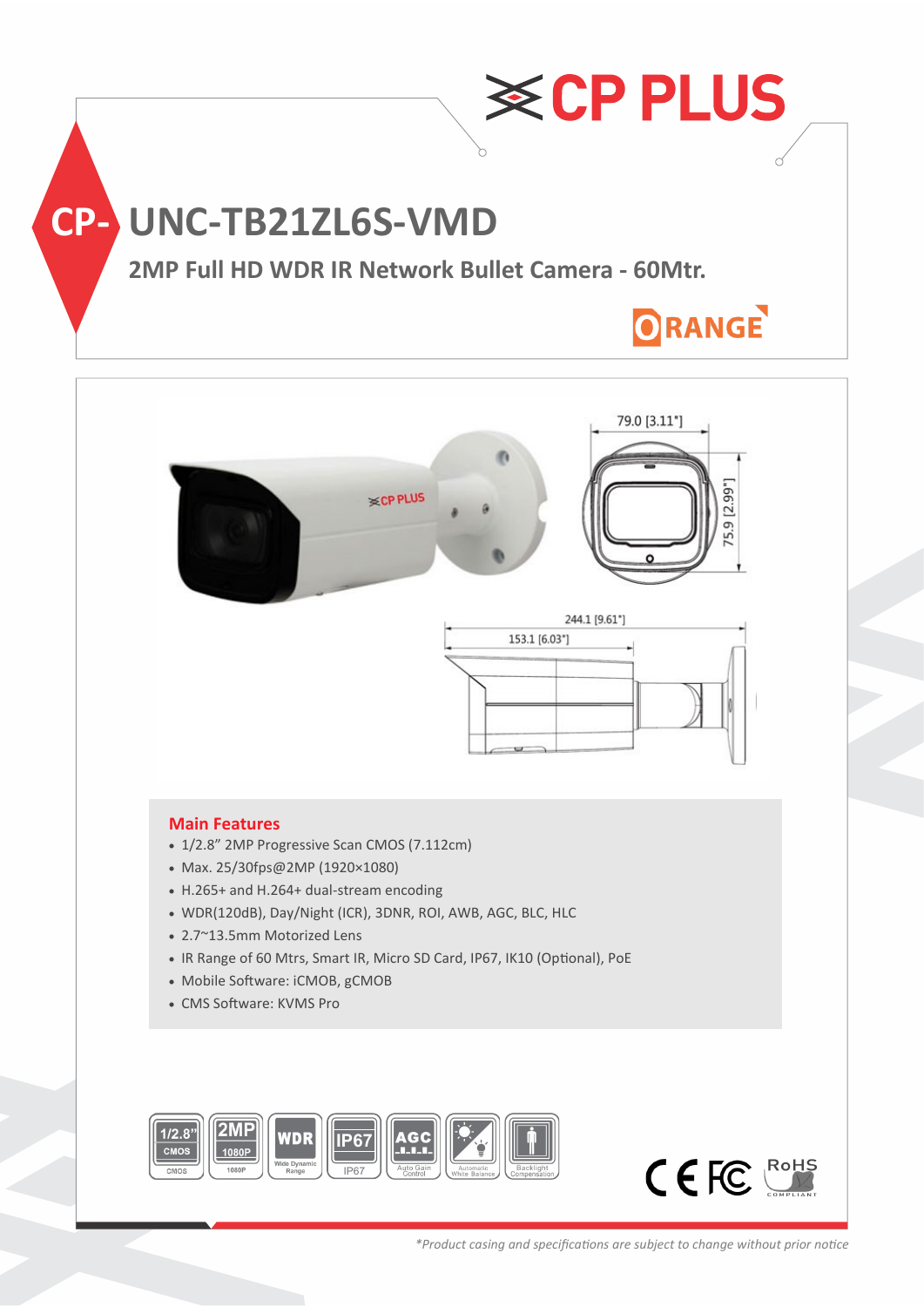

## **CP- UNC-TB21ZL6S-VMD**

**2MP Full HD WDR IR Network Bullet Camera - 60Mtr.**

# ORANGE

**≋CPPLUS** 

### **Feature Specification**

| <b>Image Sensor</b>            | 1/2.8" 2MP PS CMOS (7.112cm)                                                                                               |
|--------------------------------|----------------------------------------------------------------------------------------------------------------------------|
| <b>Effective Pixels</b>        | 1920(H)x1080(V)                                                                                                            |
| Minimum Illumination           | 0.006Lux/F1.4(Color,1/3s,30IRE) 0.05Lux/F1.4(Color,1/30s,30IRE) 0Lux/F1.4(IR on)                                           |
| Shutter Speed                  | Auto/Manual, 1/3(4)~1/100000s                                                                                              |
| <b>White Balance</b>           | Auto/Natural/Street Lamp/Outdoor/Manual                                                                                    |
| Lens                           | 2.7mm~13.5mm Motorized Lens                                                                                                |
| Max. Aperture                  | F1.4                                                                                                                       |
| <b>DORI Distance</b>           | W-46m(Detect) 18m(Observe) 9m(Recognize) 5m(Identify)<br>T-153m(Detect) 61m(Observe) 31m(Recognize) 15m(Identify)          |
| Angle of View                  | H:106°~29°, V:57°~17°                                                                                                      |
| Gain Control (AGC)             | Auto/Manual                                                                                                                |
| Video Compression              | H.265+/H.265/H.264+/H.264                                                                                                  |
| <b>Back Light Compensation</b> | BLC / HLC / WDR(120dB)                                                                                                     |
| S/N Ratio                      | More than 50dB                                                                                                             |
| Video Streaming                | Main Stream: 2MP (1 $\approx$ 25/30fps), Sub Stream: D1/CIF(1 $\approx$ 25/30fps)                                          |
| Resolution                     | 1080P(1920x1080)/SXGA(1280×1024)/1.3M(1280×960)/720P(1280×720)/D1<br>(704×576/704×480)/ VGA(640×480)CIF(352×288/352×240)   |
| Digital Zoom                   | 16x                                                                                                                        |
| Motion detection               | Off / On (4 Zone, Rectangle)                                                                                               |
| Privacy Mask                   | Off / On (4 Area, Rectangle)                                                                                               |
| <b>ICR</b>                     | Auto (ICR)/Color/B/W                                                                                                       |
| ROI                            | Off / On (4 Zone)                                                                                                          |
| Audio Input                    | 1 channel In                                                                                                               |
| Audio Output                   | 1 channel Out                                                                                                              |
| Audio Compression              | G.711A;G.711Mu;G.726;AAC                                                                                                   |
| Alarm IN                       | 1 channel In: 5mA 5VDC                                                                                                     |
| Alarm Out                      | 1 channel Out: 300mA 12VDC                                                                                                 |
| <b>Bit Rate</b>                | H.265: 12K ~ 6400Kbps, H.264: 32K ~ 10240Kbps                                                                              |
| Protocol                       | HTTP; TCP; ARP; RTSP; RTP; UDP; RTCP; SMTP; FTP;DHCP ;DNS; DDNS; PPPOE; IPv4/v6; SNMP;<br>QoS; UPnP; NTP; ONVIF, PSIA, CGI |
| Ethernet                       | RJ-45 (10/100Base-T)                                                                                                       |